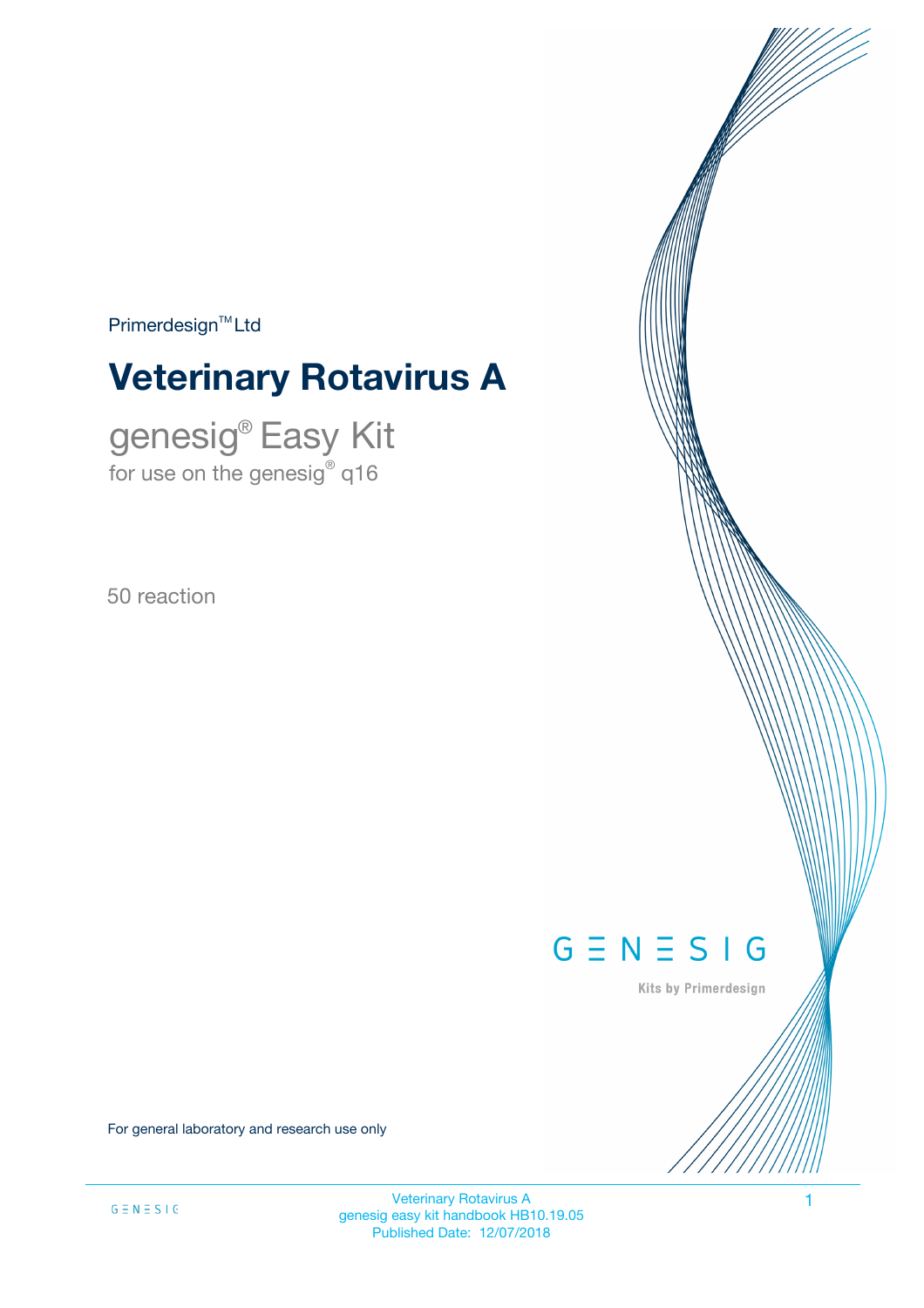## genesig® Easy: at a glance guide

## **For each RNA test**

| Component                       | <b>Volume</b>  | Lab-in-a-box pipette |  |
|---------------------------------|----------------|----------------------|--|
| Vet RotavirusA primer/probe mix | 5 <sub>µ</sub> |                      |  |
| Your RNA sample                 | 5 <sub>µ</sub> |                      |  |
| oasig OneStep Master Mix        | 10 µl          |                      |  |

### **For each positive control**

| Component                       | Volume         | Lab-in-a-box pipette |  |
|---------------------------------|----------------|----------------------|--|
| Vet RotavirusA primer/probe mix | 5 <sub>µ</sub> |                      |  |
| Positive control template       | $5 \mu$        |                      |  |
| oasig OneStep Master Mix        | $10 \mu$       |                      |  |

### **For each negative control**

| Component                       | <b>Volume</b>  | Lab-in-a-box pipette |   |
|---------------------------------|----------------|----------------------|---|
| Vet RotavirusA primer/probe mix | 5 <sub>µ</sub> |                      |   |
| <b>Water</b>                    | 5 <sub>µ</sub> |                      | ۳ |
| oasig OneStep Master Mix        | $10 \mu$       |                      |   |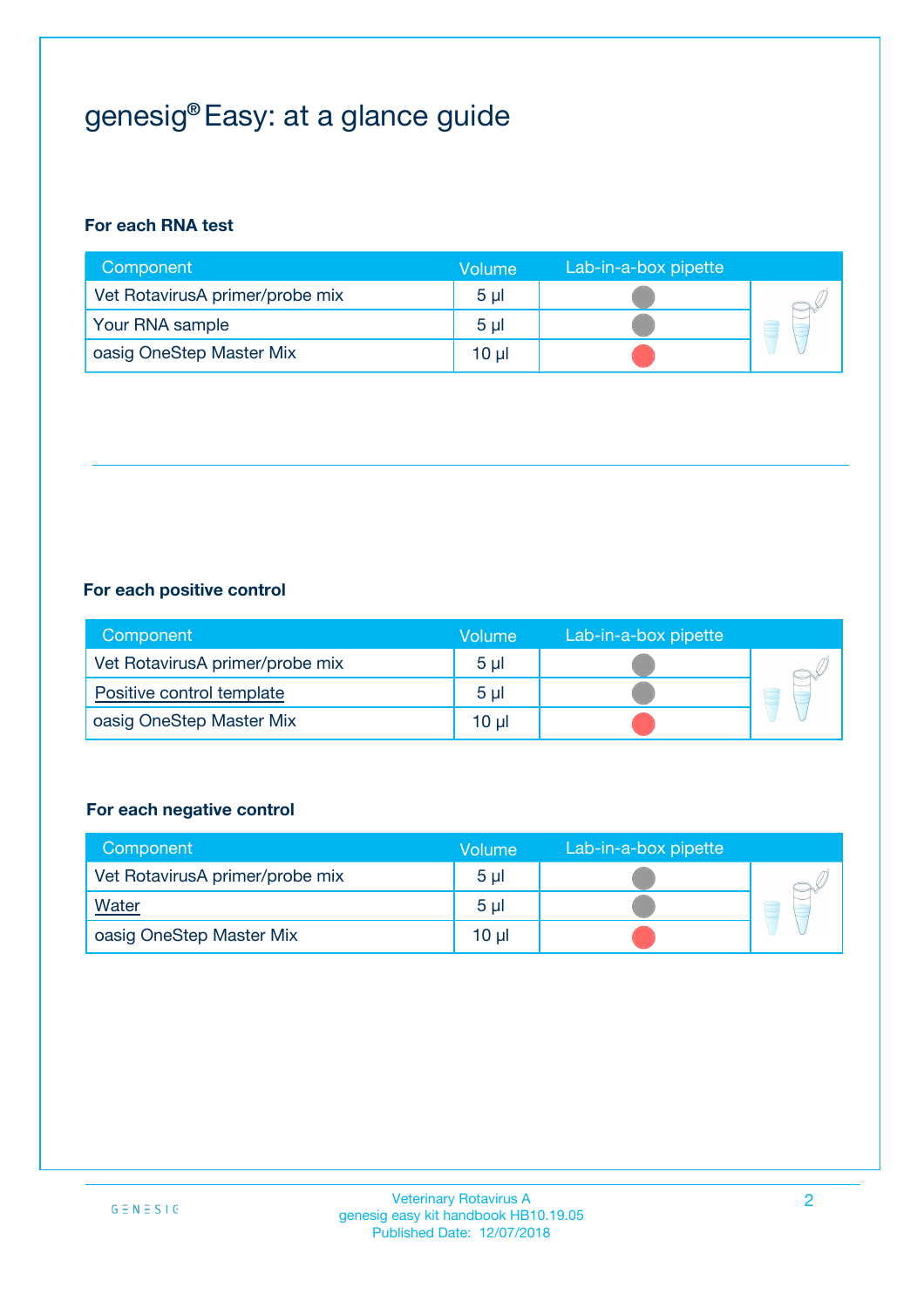

## Reagents and equipment to be supplied by the user

### **genesig® q16 instrument**

### **genesig® Easy DNA/RNA Extraction Kit**

This kit is designed to work well with all processes that yield high quality RNA but the genesig Easy extraction method is recommended for ease of use.

### **genesig® Lab-In-A-Box**

The genesig Lab-In-A-Box contains all of the pipettes, tips and racks that you will need to use a genesig Easy kit. Alternatively if you already have these components and equipment these can be used instead.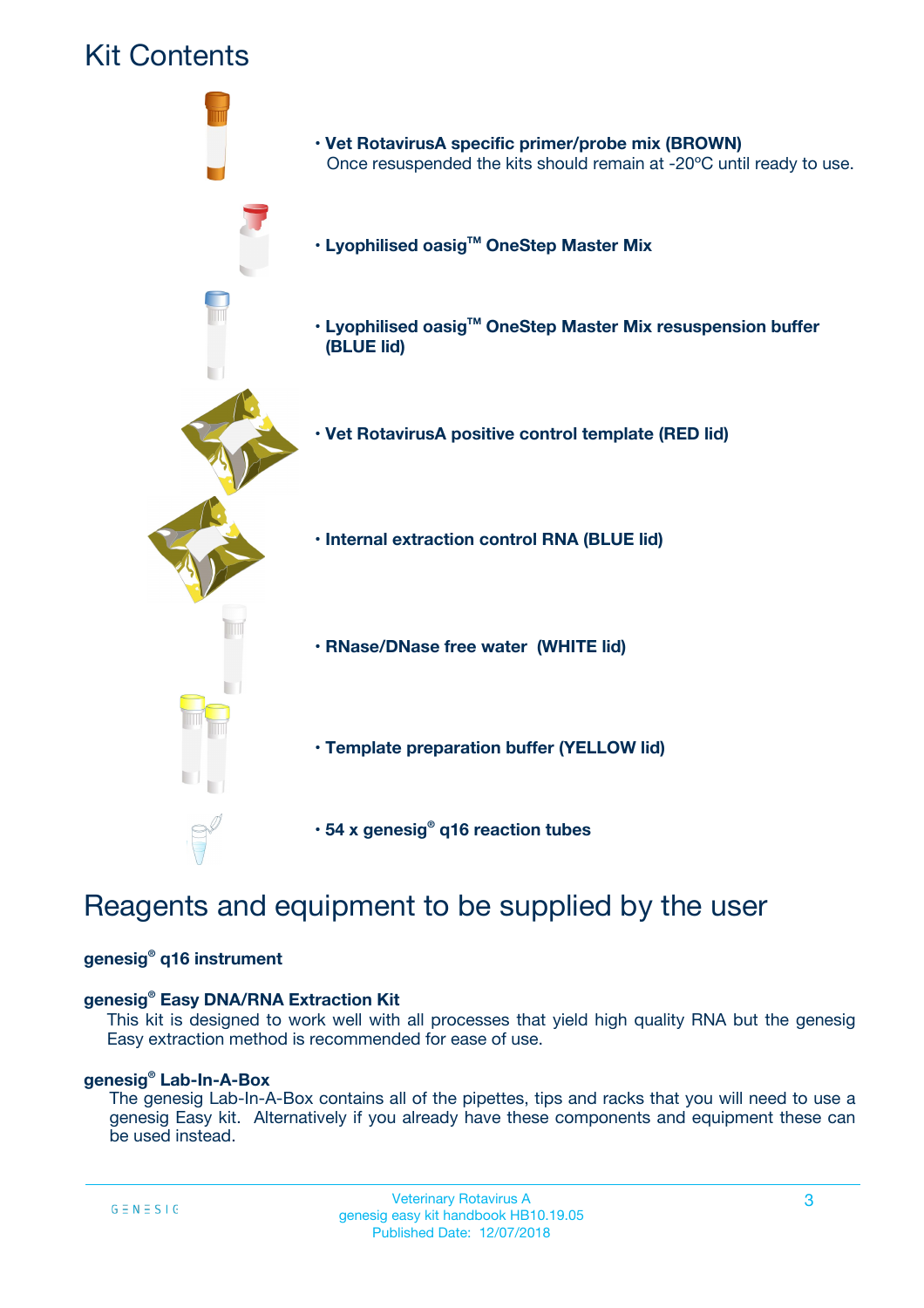## Step-by-step guide

## 1. Resuspend the test components



Use the blue pipette to transfer 500µ**l\*** of the oasig OneStep Master Mix resuspension buffer into the tube of lyophilised oasig OneStep Master Mix and mix well by gently swirling.

**\***Transfering 525µl of the oasig OneStep Master Mix resuspension buffer to your oasig OneStep Master Mix (instead of the 500µl recommended above) will enable you to take full advantage of the 50 reactions by accounting for volume losses during pipetting. In order to do so with the genesig Easy fixed volume pipettes use 1x blue, 2x red and 1x grey pipettes to make the total volume. Please be assured that this will not adversely affect the efficiency of the test.



Then use the blue pipette to transfer 500µl of water into the brown tube labelled Vet RotavirusA primers/probe. Cap and shake tube to mix. A thorough shake is essential to ensure that all components are resuspended. **Failure to mix well can produce poor kit performance.**

These components are now ready to use.

Store them in the freezer from hereon.

#### Top tip

- Ensure that the primer/probe mix is mixed thoroughly before each use by shaking.
- Once resuspended do not expose genesig Easy kit to temperatures above -20°C for longer than 30 minutes at a time.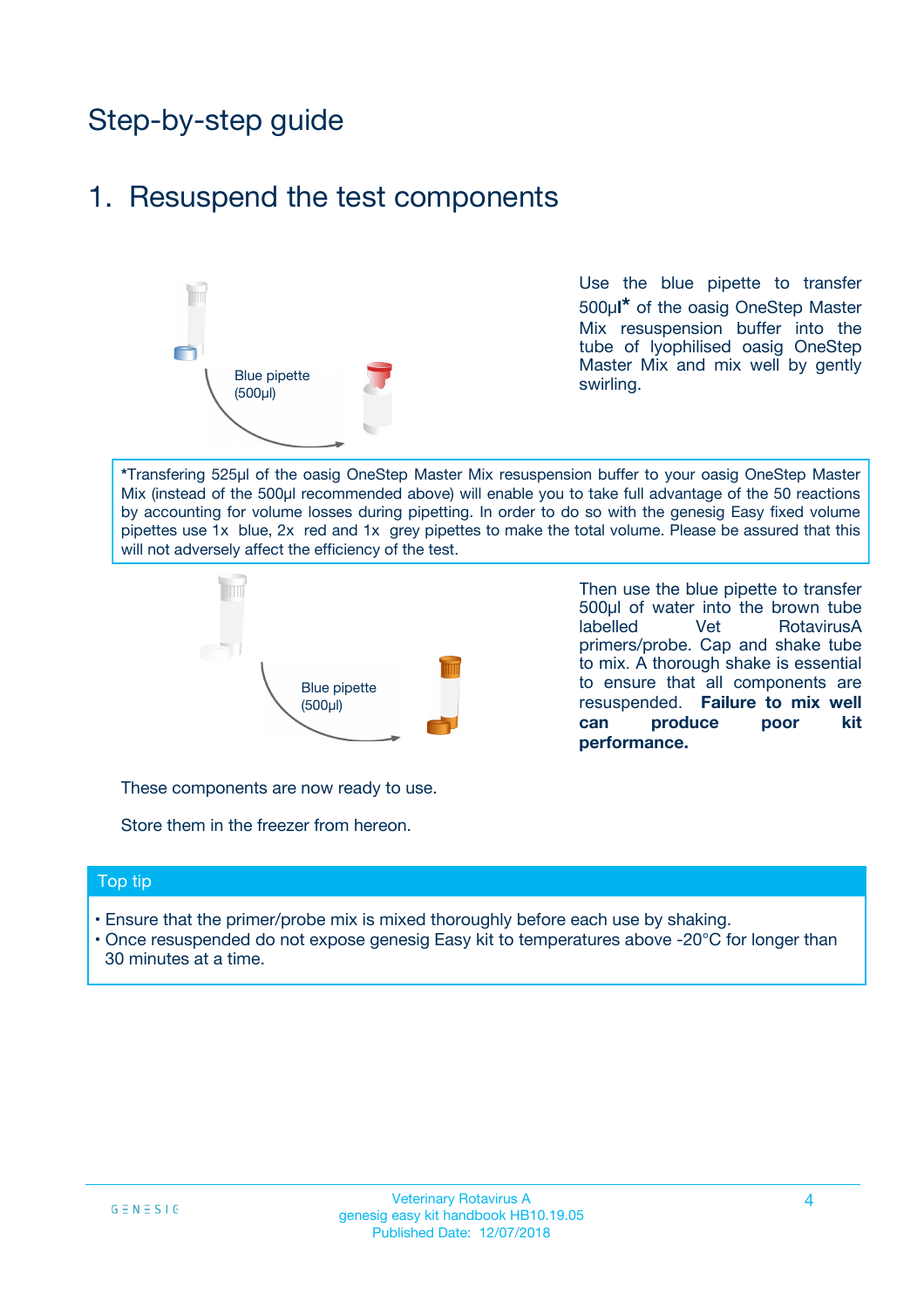## 2. Internal extraction control



Use the blue pipette to transfer 1000µl (2 x 500µl) of template preparation buffer into the Internal Extraction Control RNA tube. Cap and shake tube to mix.

Your kit contains Internal Extraction Control RNA. This is added to your biological sample at the beginning of the RNA extraction process. It is extracted along with the RNA from your target of interest. The q16 will detect the presence of this Internal Extraction Control RNA at the same time as your target. This is the ideal way to show that your RNA extraction process has been successful.

#### **If you are using an alternative extraction kit:**

Use the red pipette to transfer 10µl of Internal Extraction Control RNA to your sample **after** the lysis buffer has been added then follow the rest of the extraction protocol.

#### **If using samples that have already been extracted:**

Use the grey pipette to transfer 5µl of Internal Extraction Control RNA to your extracted sample.

## 3. Add primer/probe mix to all reaction tubes





For every reaction to be run, use the grey pipette to add 5µl of your Vet RotavirusA primers/probe mix to every tube.

### Top tip

- Always pipette the primer/probe mix directly into the bottom of the tube.
- You can label the tube lids to aid your reaction setup but avoid labelling tube sides.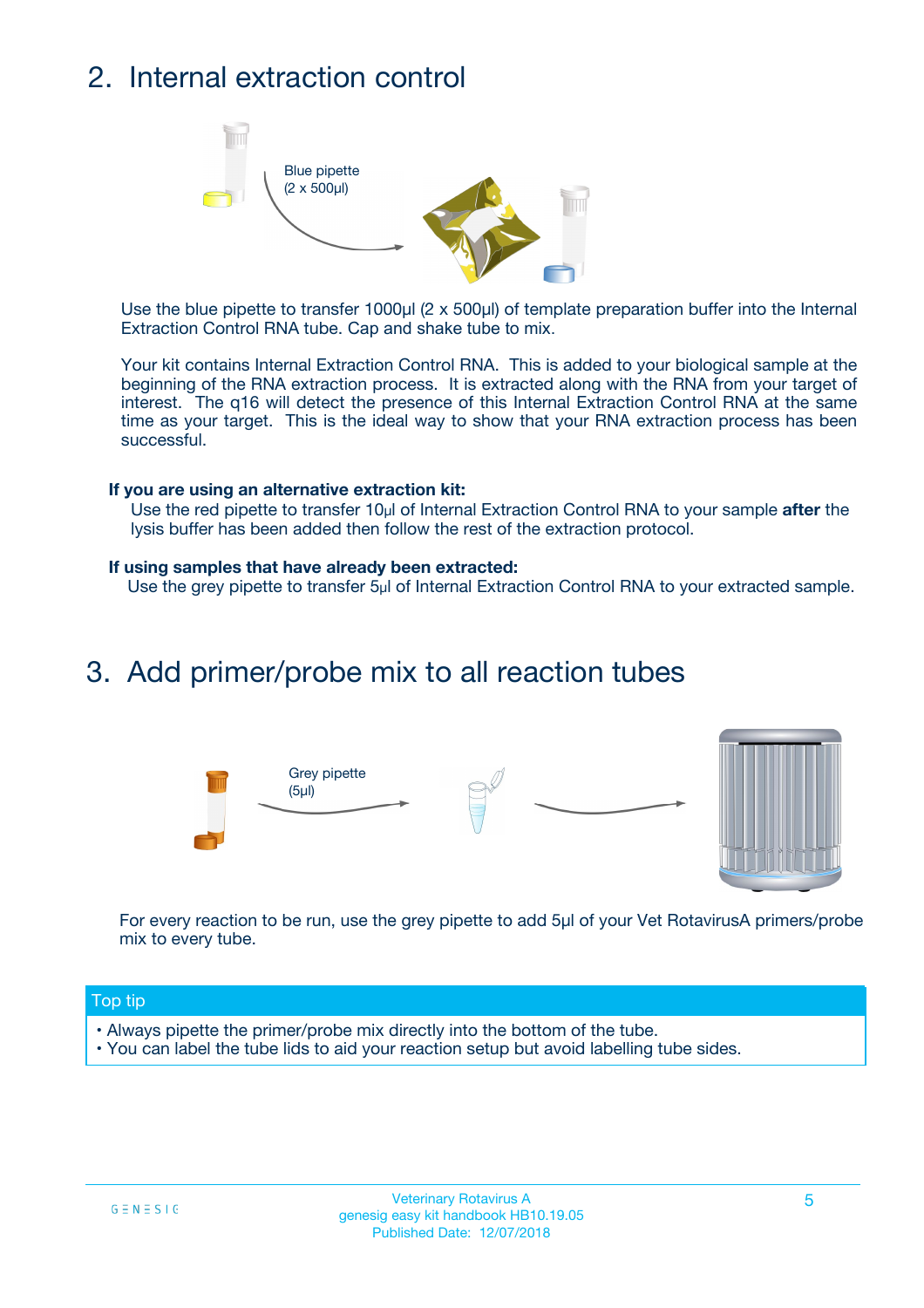## 4. Add Master Mix to all reaction tubes



For every reaction to be run, use the red pipette to add 10µl of the oasig OneStep Master Mix to the tubes containing primer/probe mix.

Move swiftly to begin your q16 run, as any delay after the oasig OneStep Master Mix has been added can effect the sensitivity of your test.

#### Top tip

**•** Always add the oasig OneStep Master Mix to the side of the tube to reduce the introduction of bubbles.

## 5. Negative control



For each test you will require a negative control. Instead of RNA water is used. This sample should typically prove negative thus proving that all of your positive samples really are positive.

To create a negative control reaction simply use the grey pipette to add 5µl of the water to the required reaction tubes. Close these tubes after adding the water.

Because some genesig kit targets are common in the environment you may occasionally see a "late" signal in the negative control. The q16 software will take this into account accordingly.

### Top tip

**•** Always add the water to the side of the tube to reduce the introduction of bubbles.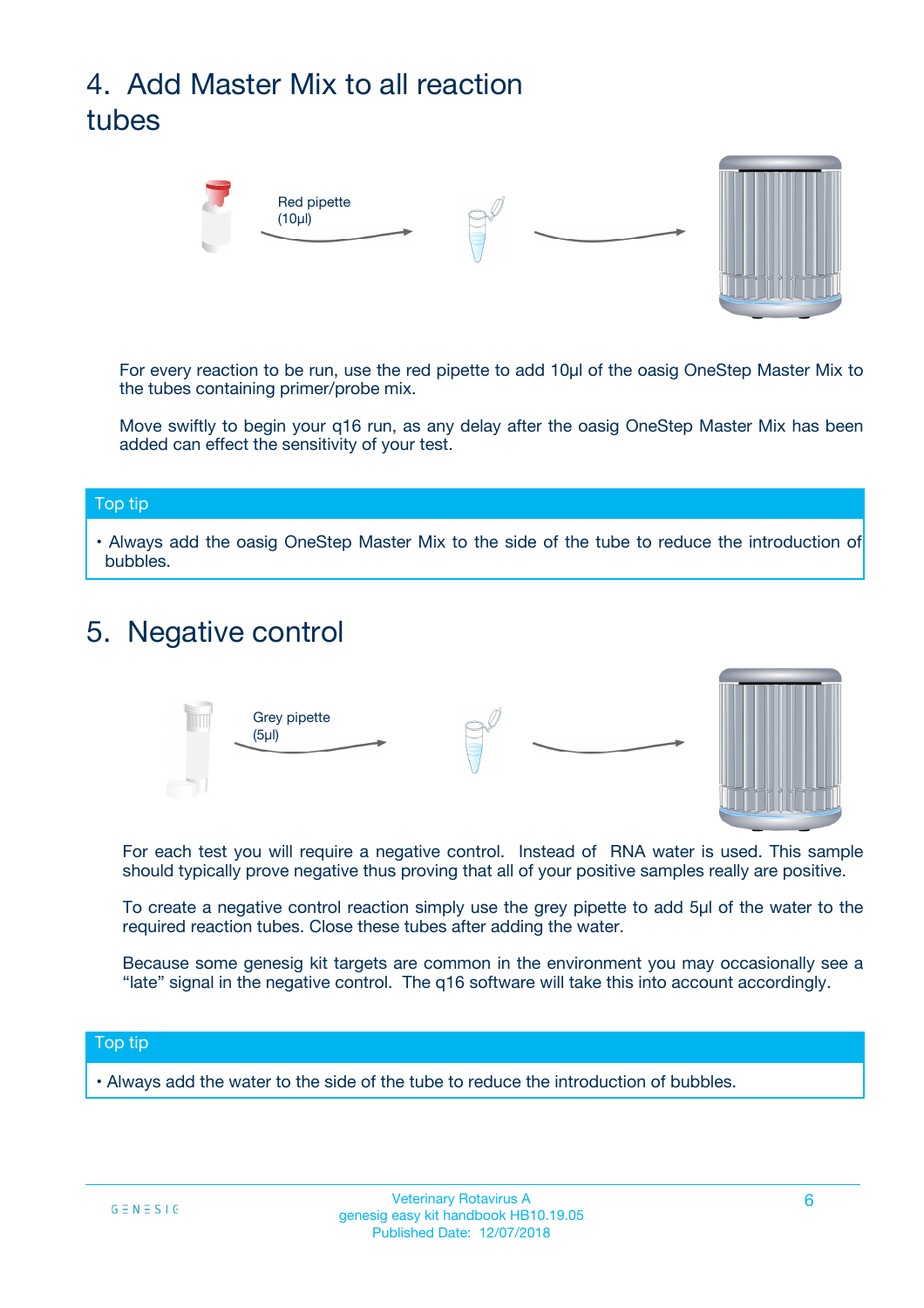## 6. Set up a test





For each sample you wish to analyse, use the grey pipette to add 5µl of your RNA sample to the required reaction tubes. Close these tubes after adding the sample. Always change pipette tips between samples.

### Top tip

**•** Always add the RNA sample to the side of the tube to reduce the introduction of bubbles.

## 7. Positive control



Use the blue pipette to transfer 500µl of template preparation buffer into the positive control template tube. Cap and shake tube to mix.

Each time you run a test you will require a positive control. This is a small portion of RNA from your target of interest. It serves two purposes:

1. It will always test positive so it shows that everything is working as it should be.

2. The q16 software knows how much RNA is present in the positive control. So it can automatically compare your sample of interest with the positive control to calculate the amount of target RNA in your sample.

To create a positive control reaction simply use 5µl of the positive control instead of your RNA sample.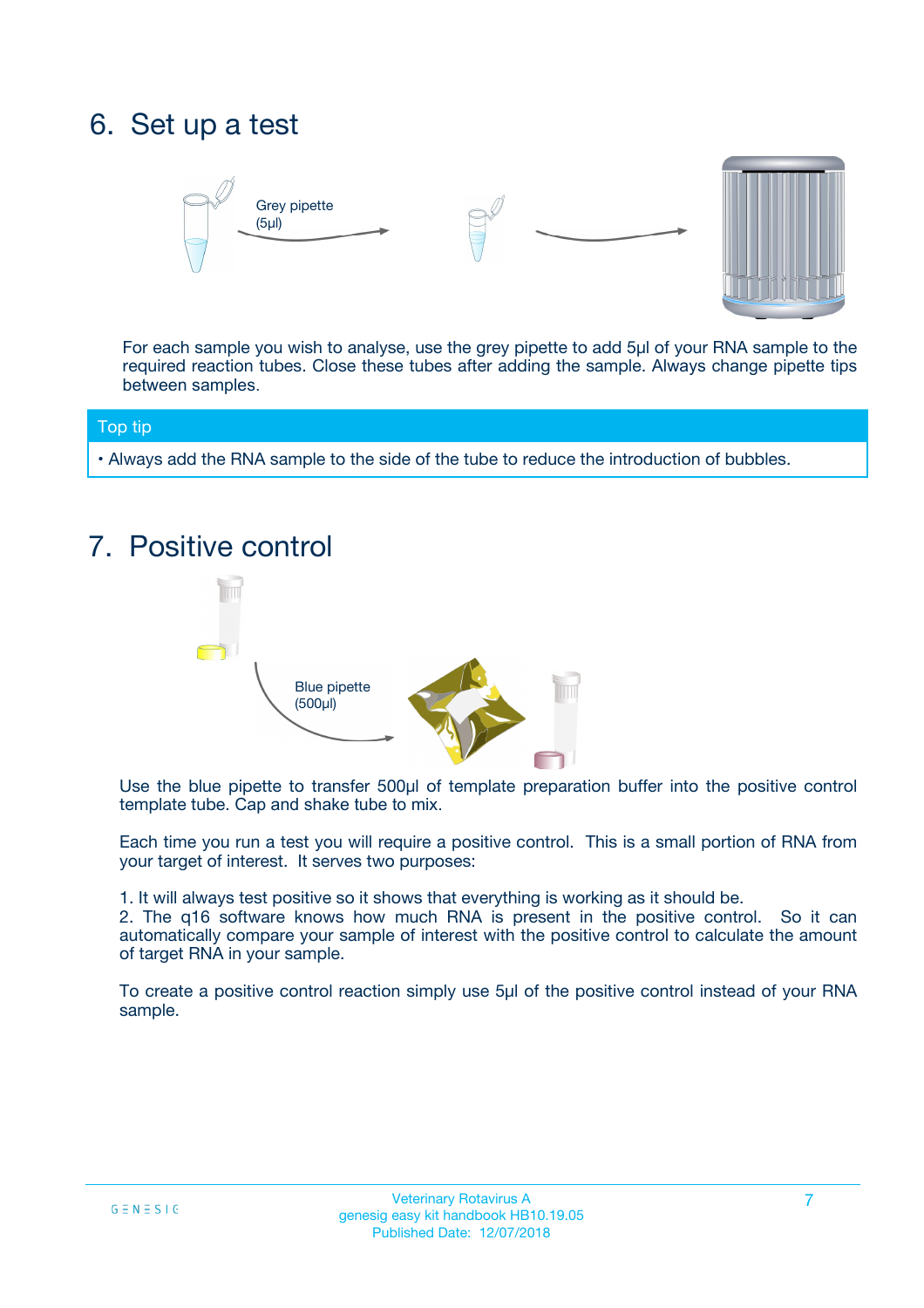



Take great care when setting up your positive control. The positive control template has the potential to give you a false positive signal in your other samples. Set positive controls up last after all other sample tubes are closed. Always change pipette tips between samples. You may even choose to set up positive controls in a separate room.

### Top tip

**•** Always add the positive control template to the side of the tube to reduce the introduction of bubbles.

## 8. Running the test

Place the tubes into the correct positions in your q16 as defined by the software, this may include positioning of empty tubes to ensure that the q16 lid is balanced. The run can then be started.

|                      | genesig q16 PCR software - 1.2                                                          |                                  | $\Box$                                                                       |
|----------------------|-----------------------------------------------------------------------------------------|----------------------------------|------------------------------------------------------------------------------|
|                      | $N$ ew<br><b>Open Experiments:</b><br>Unsaved (New Experiment 2<br>$\blacktriangledown$ | <b>E</b> Open<br>Save<br>Save As | $G \equiv N \equiv S \mid G$<br><b>C</b> Close<br><b>&amp; Configuration</b> |
| <b>Stages:</b>       | Setup<br><b>Results</b>                                                                 |                                  |                                                                              |
| <b>Notes</b>         |                                                                                         | <b>Samples</b>                   | <b>Tests</b>                                                                 |
|                      | <b>Name and Details</b>                                                                 | Color<br>Note<br>Name            | Color<br>Note<br>Name                                                        |
|                      | New Experiment 2017-10-26 11:06                                                         | Sample 1                         | على<br>4<br>Test 1                                                           |
|                      | Kit type: genesig® Easy Target Detection kit                                            | Sample 2                         |                                                                              |
|                      | Instrument Id.:                                                                         | Sample 3                         | $\equiv$<br>$\equiv$                                                         |
|                      | <b>Run Completion Time:</b>                                                             | Sample 4                         |                                                                              |
| <b>Notes</b>         | $\blacktriangle$                                                                        | Sample 5                         | 企<br>40                                                                      |
|                      | $\overline{\mathbf{v}}$                                                                 |                                  | ÷<br>⊕                                                                       |
| <b>Well Contents</b> |                                                                                         |                                  | Run                                                                          |
| Pos.                 | Test                                                                                    | Sample                           | <b>Run Status</b>                                                            |
| -1                   | Test 1                                                                                  | Negative Control                 | $\blacktriangle$                                                             |
| $\overline{2}$       | Test 1                                                                                  | Positive Control                 |                                                                              |
| 3                    | Test 1                                                                                  | Sample 1                         | Show full log                                                                |
| $\overline{4}$       | Test 1                                                                                  | Sample 2                         |                                                                              |
| 5                    | Test 1                                                                                  | Sample 3                         | <b>Run Control</b>                                                           |
| 6                    | Test 1                                                                                  | Sample 4                         |                                                                              |
| $\overline{7}$       | Test 1                                                                                  | Sample 5                         |                                                                              |
| 8                    |                                                                                         |                                  | $\triangleright$ Start Run<br>■ Abort Run                                    |
| ◡                    | <b><i>ADD FURTHER COLLANDELIA</i></b>                                                   |                                  | $\overline{\mathbf{v}}$                                                      |

### Top tip

- Before loading tubes into the q16, check for bubbles! Flick the bottom of the tubes to remove any bubbles that may have formed during the test setup.
- Apply centrifugal force with a sharp wrist action to ensure all solution is at the bottom of the reaction tube.
- When repeating a test you can use a previous file as a template by clicking 'open' then selecting File name > Files of Type > Experiment file as template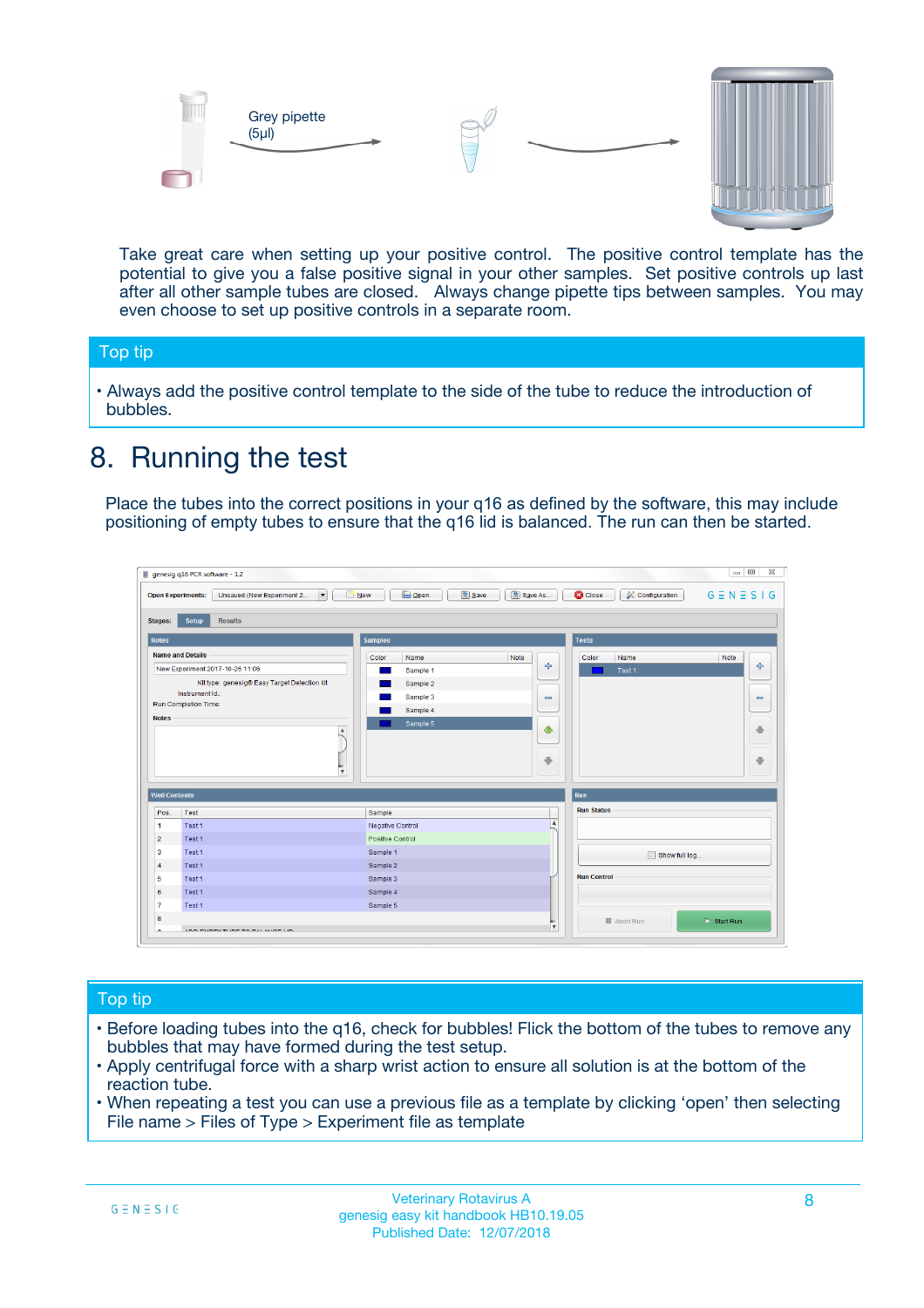## What do my results mean?

Analysis of your data is carried out automatically by the genesig q16. The following information is designed to help you fully understand a result or to troubleshoot:

## "Positive"

### **Explanation**

Your sample has produced a positive result. Your target of interest is present and you can use the reported quantity.

## "Negative"

### **Explanation**

Your sample has produced a negative result. The target is not present in your sample.

## "Test contaminated"

### **Explanation**

The Negative Control should be completely free of any DNA/RNA. If you see this error message it means that at some point during the setup, the Negative Control has been contaminated with DNA/RNA and has given a positive signal. This contamination has invalidated the test. The Positive Control and your test samples are both possible sources of contaminating DNA/RNA. The genesig q16 reaction tubes from previous runs will also contain very high amounts of DNA so it is important that these are carefully disposed of after the run is completed and NEVER OPENED. It may be the case that your kits have become contaminated which will lead to the same problem occurring repeatedly.

### **Solutions**

1. Clean your working area using a commercial DNA remover solution to ensure the area is DNA free at the start of your run and re-run the test.

2. If the problem persists then the kit has become contaminated and it will have to be discarded and replaced with a new kit. When you open the new kit, run a simple test to show that changing the kit has solved the problem. Prepare a test which includes only the Positive Control, the Negative Control and one 'mock sample'. For the 'mock sample' add water instead of any sample RNA. The result for the Negative Control and the mock sample should be negative indicating that contamination is no longer present.

### **Preventive action**

An ideal lab set-up has a 'Clean area' where the test reagents are prepared and a 'sample area' where DNA/RNA samples and the Positive Control template are handled. The best workflow involves setting up all the test components (excluding the positive control template) in the clean area and then moving the tests to the sample area for sample and Positive Control addition. If this method is followed then the kit components are always kept away from possible sources of contamination. For extra security the Negative Control can be completely prepared and sealed in the clean area. All work areas should be decontaminated regularly with DNA remover.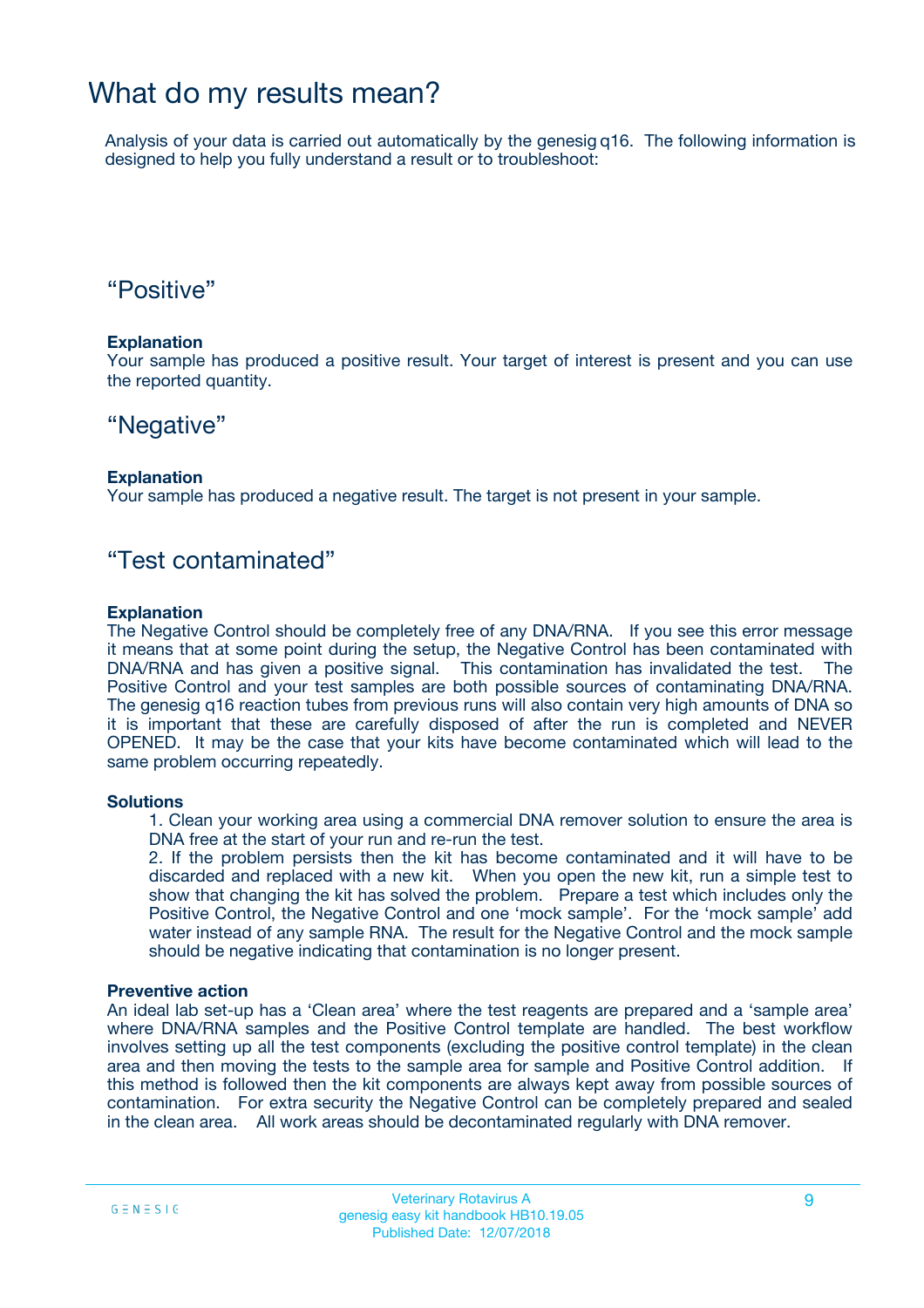## "Sample preparation failed"

### **Explanation**

The test has failed because the quality of the sample was not high enough. The Internal Extraction Control component identifies whether the sample has been prepared correctly and is of suitable quality. This error message means that this quality control test has failed and the sample quality is not high enough for analysis.

### **Solutions**

1. Check the sample preparation protocol for any user errors then repeat.

2. Poor quality samples can result from overloading the sample preparation protocol with too much starting material. Try reducing the amount of starting material then repeat.

3. Failing to add the Internal Extraction Control RNA to your sample during the sample preparation protocol can also lead to a reported result of "sample preparation failed". Ensure that this step has not been overlooked or forgotten. If your samples are derived from an archive store or from a process separate from your genesig Easy extraction kit; you must add 5µl of Internal Extraction Control RNA into each 0.5ml of your sample to make it suitable for use on the q16.

## "Positive result, poor quality sample"

### **Explanation**

The test is positive so if you are only interested in obtaining a 'present or absent' answer for your sample then your result is reliable. However, the test contains an Internal Extraction Control component that identifies if the sample is of high quality. This quality control test has failed and the sample is not therefore of high enough quality to accurately calculate the exact copy number of RNA present. If you require quantitative information for your sample then proceed with the solutions below.

#### **Solutions**

1. For appropriate solutions, read the "Sample preparation failed" section of this handbook.

## "Test failed"

#### **Explanation**

The test has failed because the Positive Control has not worked. The Positive Control is present to show that all aspects of the test are working correctly together. When this control test fails, the test as a whole is invalidated. This finding indicates that a problem has occurred in the reaction set-up part of the experiment and has nothing to do with sample preparation.

#### **Solutions**

- 1. Check the entire workflow and test set-up to look for any user errors, then repeat the test e.g. have the right colour pipettes and solutions been used with the correct tubes?
- 2. Ensure the positive and negative controls are inserted into the correct wells of your q16.

3. A component of the test may have 'gone off' due to handing errors, incorrect storage or exceeding the shelf life. When you open a new kit, run a simple test to show that changing the kit has solved the problem. Prepare a test which includes only the Positive Control, the Negative Control and one 'mock sample'. For the 'mock sample' add internal control template instead of any sample RNA. If the Positive Control works, the mock sample will now be called as a negative result.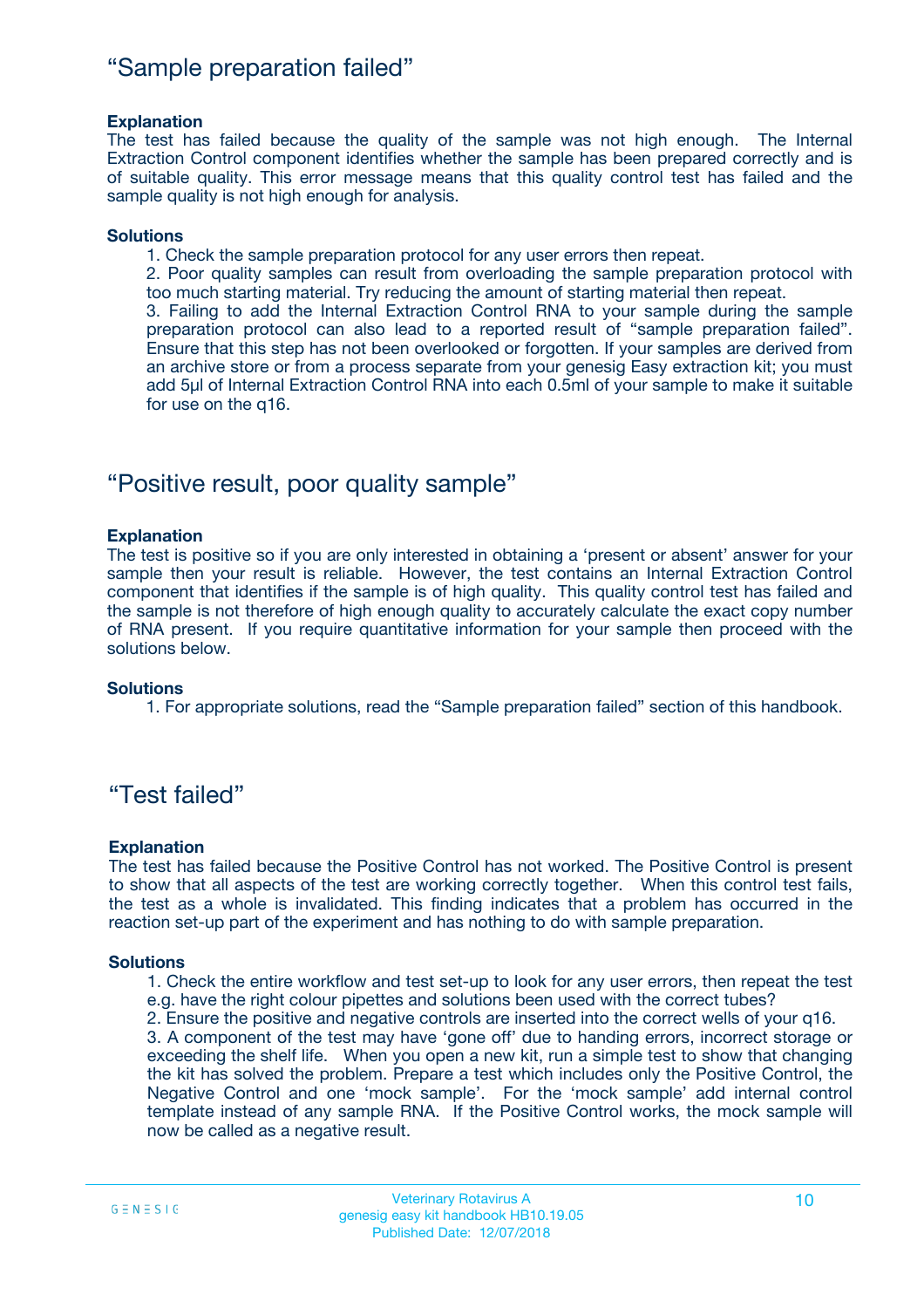## "Test failed and is contaminated"

### **Explanation**

The Positive Control is indicating test failure, and the Negative Control is indicating test contamination. Please read the "Test Failed" and "Test contamination" sections of this technical support handbook for a further explanation.

### **Solution**

1. For appropriate solutions, read both the "Test failed" and "Test contaminated" sections of this handbook.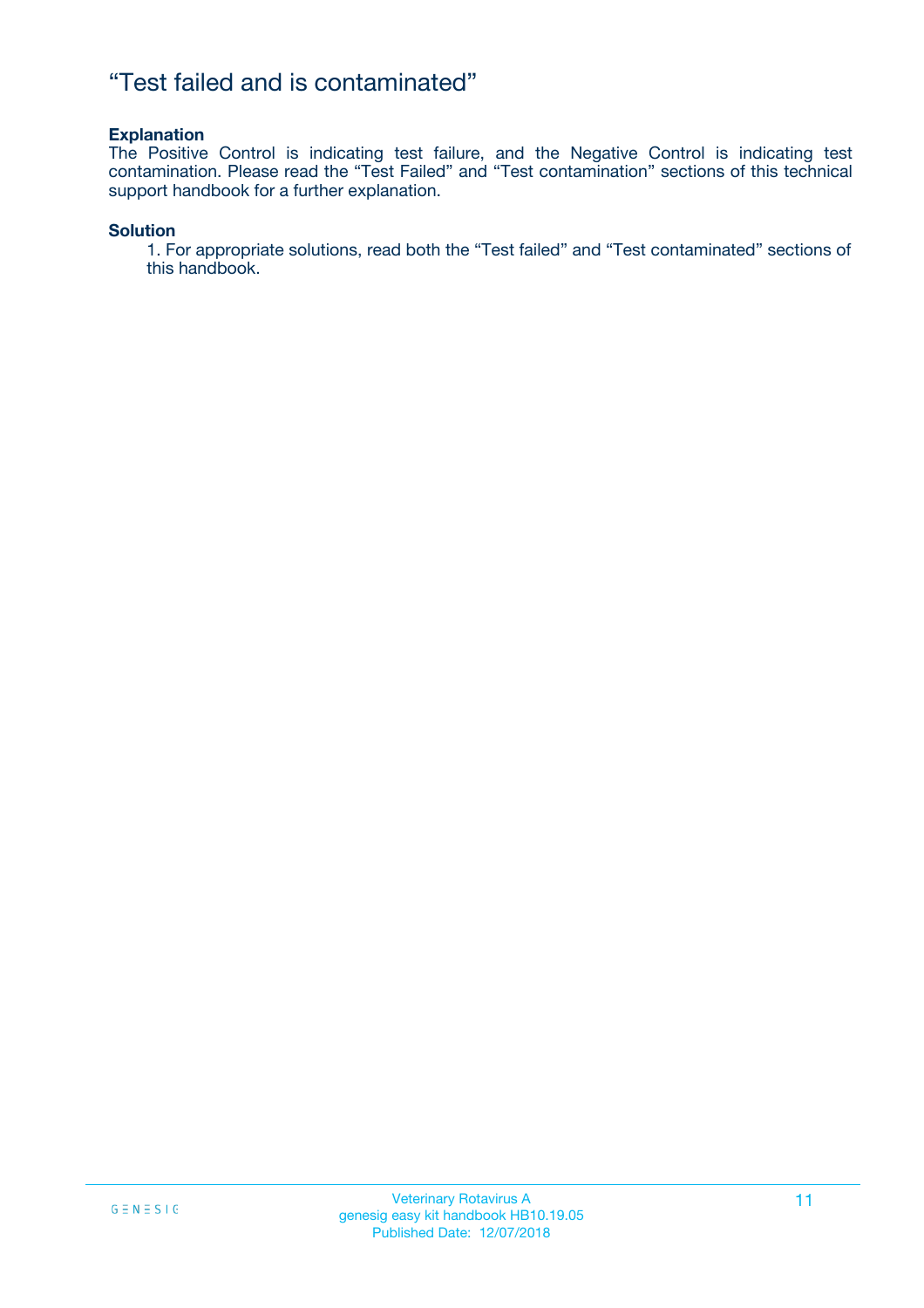## Veterinary Rotavirus A

Rotavirus is a genus of double-stranded RNA based viruses of the Reoviridae family. Species within this genus have been named A to I, all cause severe diarrhoea although species E and H primarily infect pigs, D, F and G affect birds and I has been found to infect cats. The linear RNA genome of this species contains 11 segments between 528 and 3267 nucleotides in length. The three layer capsid containing this genome has icosahedral symmetry and is around 80nm in diameter and has channels which extend inward to the core.

The main route of transmission is the faecal-oral route due to contamination of food and water. The virus targets the enterocytes of the intestinal villi, enters the host cell by receptor-mediated endocytosis and replicates in the cytoplasm. After replication and construction of the new viral progeny the cell is lysed resulting in viral release as well as release of intestinal fluid which results in diarrhoea containing viral particles.

After an incubation period of around 2 days, symptoms of Rotavirus infection present with vomiting, fever and diarrhoea that can last over a week. After infection antibodies to the virus can be found in an individual, subsequent infections can occur throughout life but are mainly asymptomatic. Infection is most severe in the young and infections have significant economic impact on neonates of many domestic animals. Treatment is usually directed at alleviation of symptoms and mainly involves rehydration.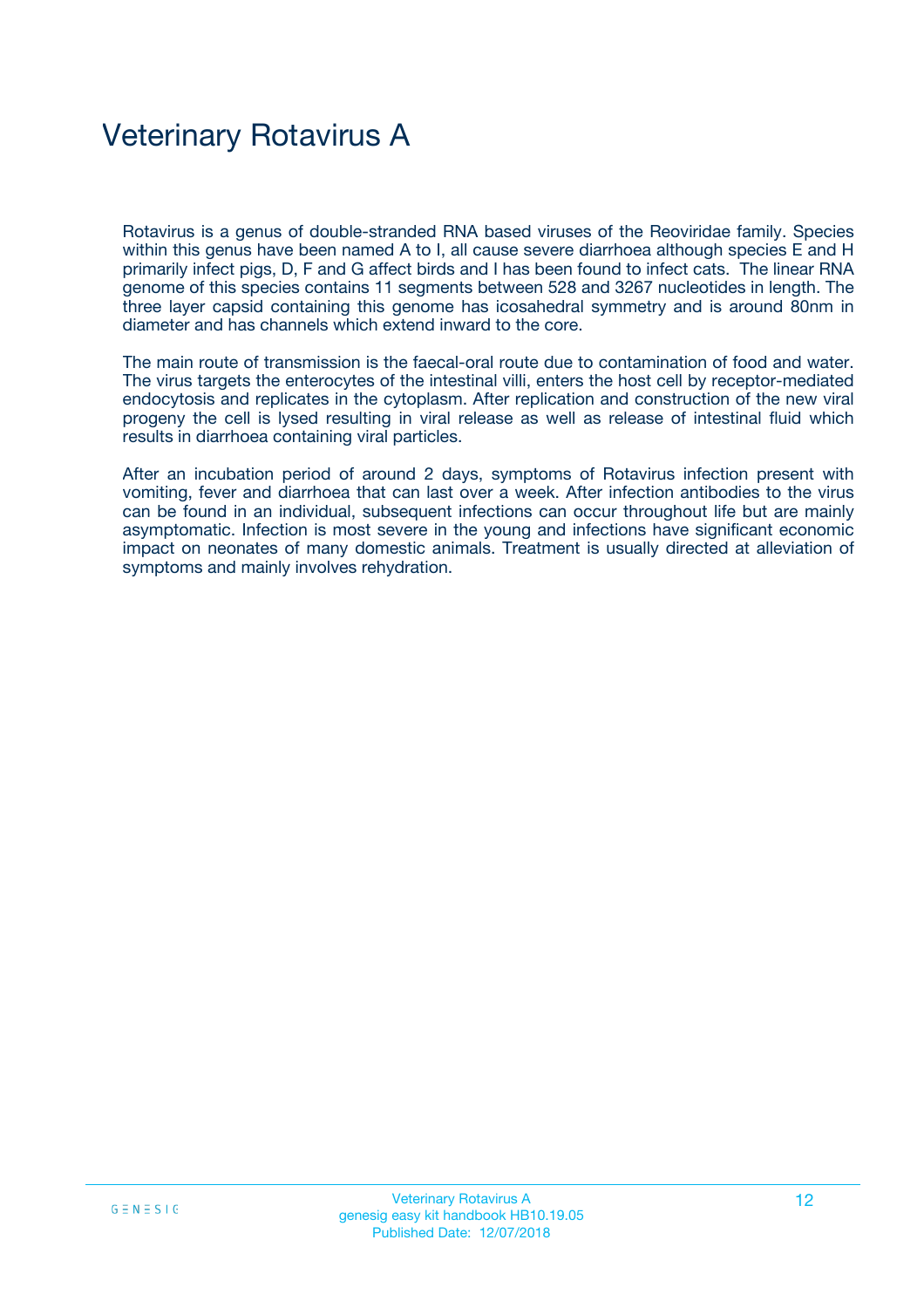## **Specificity**

The Primerdesign genesig Kit for Veterinary Rotavirus A (Vet RotavirusA) genomes is designed for the in vitro quantification of Vet RotavirusA genomes. The kit is designed to have the broadest detection profile possible whilst remaining specific to the Vet RotavirusA genome.

The primers and probe sequences in this kit have 100% homology with a broad range of Vet RotavirusA sequences based on a comprehensive bioinformatics analysis.

This kit will detect a broad range of rotavirus A strains of organisms of veterinary interest (eg cow, pig, cat and dog). Due to high sequence homology between rotavirus A sequences, the primers and probe in this kit will also detect rotavirus A isolates in human hosts.

Due to differences in homology this assay is less sensitive for detection of some rotavirus A strains isolated from equine hosts.

If you require further information, or have a specific question about the detection profile of this kit then please send an e.mail to enquiry@primerdesign.co.uk and our bioinformatics team will answer your question.